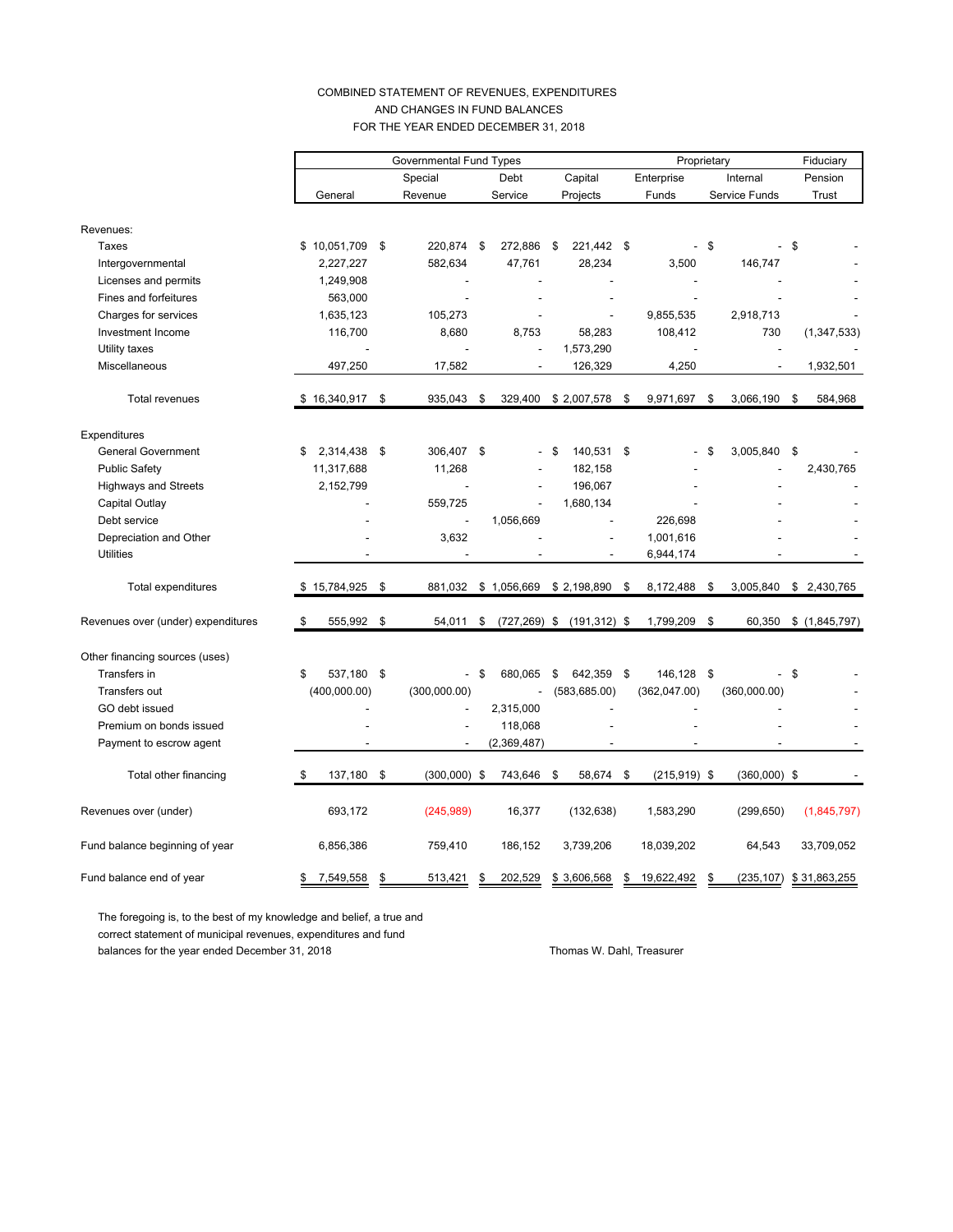| <b>Revenues by Source</b>                         |             |
|---------------------------------------------------|-------------|
| <b>Property Taxes</b>                             | 6,122,677   |
| Personal Property Replacement Tax                 | 31,929      |
| Sales Tax                                         | 3,195,311   |
| State Income Tax                                  | 2,179,923   |
| Local Use Tax                                     | 668,674     |
| <b>Motor Fuel Tax Allotments</b>                  | 582,634     |
| Foreign Fire Insurance                            | 34,540      |
| Pull Tab Tax                                      | (425)       |
| Auto Rental Tax                                   | 1,535       |
| <b>Utility Tax</b>                                | 1,573,290   |
| <b>Hotel/Motel Tax</b>                            | 93,393      |
| <b>Eating Establishment Tax</b>                   | 426,464     |
| <b>Amusement Tax</b>                              | 25,193      |
| Video Rental Tax                                  | 9,527       |
| Video Gaming Tax                                  | 162,994     |
| <b>Building Fees</b>                              | 262,456     |
| <b>Water Sales</b>                                | 4,231,641   |
| <b>Sewer Sales</b>                                | 2,863,996   |
| Capital Improvement Surcharge                     | 2,565,667   |
| Parking Fees                                      | 365,549     |
| Other Fees                                        | 66,877      |
| <b>Vehicle Licenses</b>                           | 679,969     |
| <b>Other Licenses</b>                             | 257,525     |
| Fines                                             | 651,566     |
| <b>Charges for Services</b>                       | 2,847,192   |
| <b>Employer Police/Fire Pension Contributions</b> | 1,552,650   |
| <b>Employee Police/Fire Pension Contributions</b> | 374,952     |
| Other Income                                      | 2,291,234   |
| <b>Grants &amp; Donations</b>                     | 148,052     |
| Investment Income                                 | (1,046,014) |
| Recaptures                                        | 14,822      |
| <b>Total Revenue</b>                              | 33,235,793  |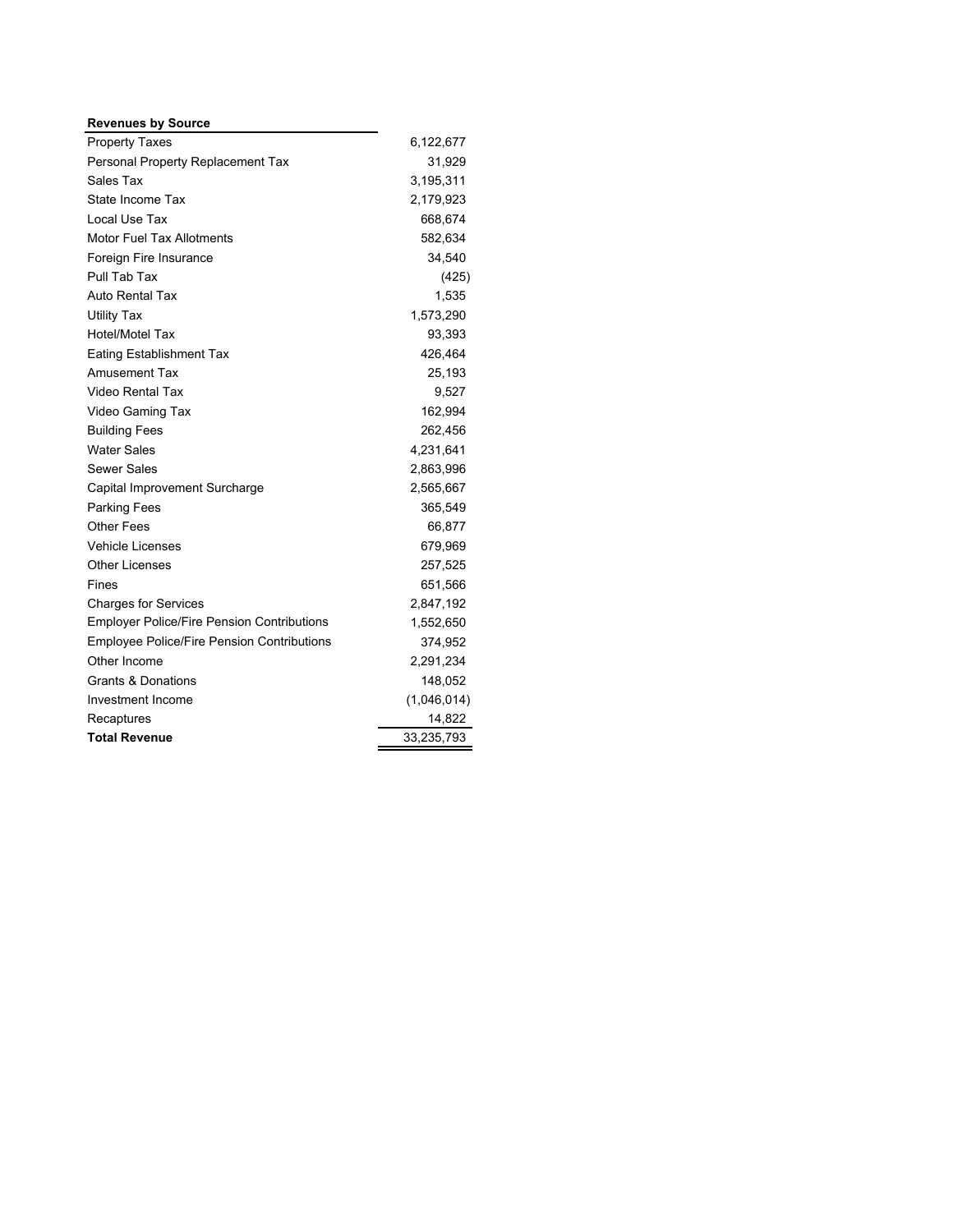| <b>1ST AYD CORP</b>                      | 2,812.51     |
|------------------------------------------|--------------|
| A&A PAVING CONTRACTORS INC               | 76,146.00    |
| A+ PLUMBING INC                          | 7,610.00     |
| ABC COMMERCIAL MAINTENANCE SERVICES INC  | 37,025.40    |
| ABM COMMERCIAL FLOORING INC              | 38,175.00    |
| ACME CONCRETE RAISING & REPAIR           | 4,250.00     |
| AFFORDABLE LUXURY HOME BUILDERS          | 6,000.00     |
| AFFORDABLE OFFICE INTERIORS INC          | 249,961.89   |
| AIR ONE EQUIPMENT INC                    | 76,397.35    |
| ALEXANDER CHEMICAL CORP                  | 20,416.23    |
| ALEXIAN BROTHERS AMBULATORY GROUP        | 36,010.50    |
| <b>ALLEN DIENER</b>                      | 23,824.63    |
| ALM GROUP INC                            | 81,834.40    |
| AMALGAMATED BANK OF CHICAGO              | 1,469,651.24 |
| AMERICAN DOOR AND DOCK                   | 3,688.19     |
| AMERON POLE PRODUCTS DIVISION            | 8,982.00     |
| AMPERAGE ELECTRICAL SUPPLY INC           | 58,859.51    |
| ANTHEM EXCAVATION & DEMOLITION, INC.     | 8,900.00     |
| AOI AFFORDABLE OFFICE INTERIORS          | 10,315.21    |
| ARCHON CONSTRUCTION CO INC               | 12,366.00    |
| ARROW ROAD CONSTRUCTION INC              | 609,631.03   |
| <b>ASSOCIATED BANK</b>                   | 48,423.04    |
| ASSOCIATED TECHNICAL SERVICES            | 5,990.00     |
| AXON ENTERPRISE INC                      | 41,325.50    |
| <b>AZAVAR AUDIT SOLUTIONS</b>            | 2,760.99     |
| <b>BADGER METER INC</b>                  | 72,595.37    |
| <b>BAKER TILLY VIRCHOW KRAUSE LLP</b>    | 28,190.00    |
| <b>BARRICADE LITES INC</b>               | 2,704.25     |
| <b>BAXTER &amp; WOODMAN</b>              | 38,984.54    |
| BC GROUP HOLDINGS INC                    | 4,189.99     |
| <b>BENCHMARK CONSTRUCTION CO</b>         | 24,860.00    |
| <b>BLACK BOX CORP</b>                    | 12,586.00    |
| BLOOMINGDALE FIRE PROTECTION DISTRICT #1 | 2,630.67     |
| <b>BLOOMINGDALE TOWNSHIP</b>             | 78,661.67    |
| BLUECROSS BLUESHIELD OF IL               | 1,081,803.85 |
| <b>BLUFF CITY MATERIALS INC</b>          | 5,625.00     |
| <b>BOUGHTON TRUCKING &amp; MATERIALS</b> | 22,938.04    |
| <b>BRIAN MITCHELL</b>                    | 9,600.00     |
| <b>BRISCOE SIGNS</b>                     | 2,800.00     |
| <b>BROWNELLS INC</b>                     | 3,669.52     |
| <b>BRUCE SCHROER</b>                     | 4,629.73     |
| BUILDING AND CODE CONSULTANTS INC        | 40,632.50    |
| C ARMBRUST PLUMBING & HEATING INC        | 18,590.00    |
| <b>CALL ONE</b>                          | 38,617.00    |
| <b>CANON SOLUTIONS AMERICA INC</b>       | 3,087.63     |
| CARGILL DEICING TECHNOLOGY               | 6,490.51     |
| CAROL STREAM FIRE PROTECTION DISTRICT    | 5,000.00     |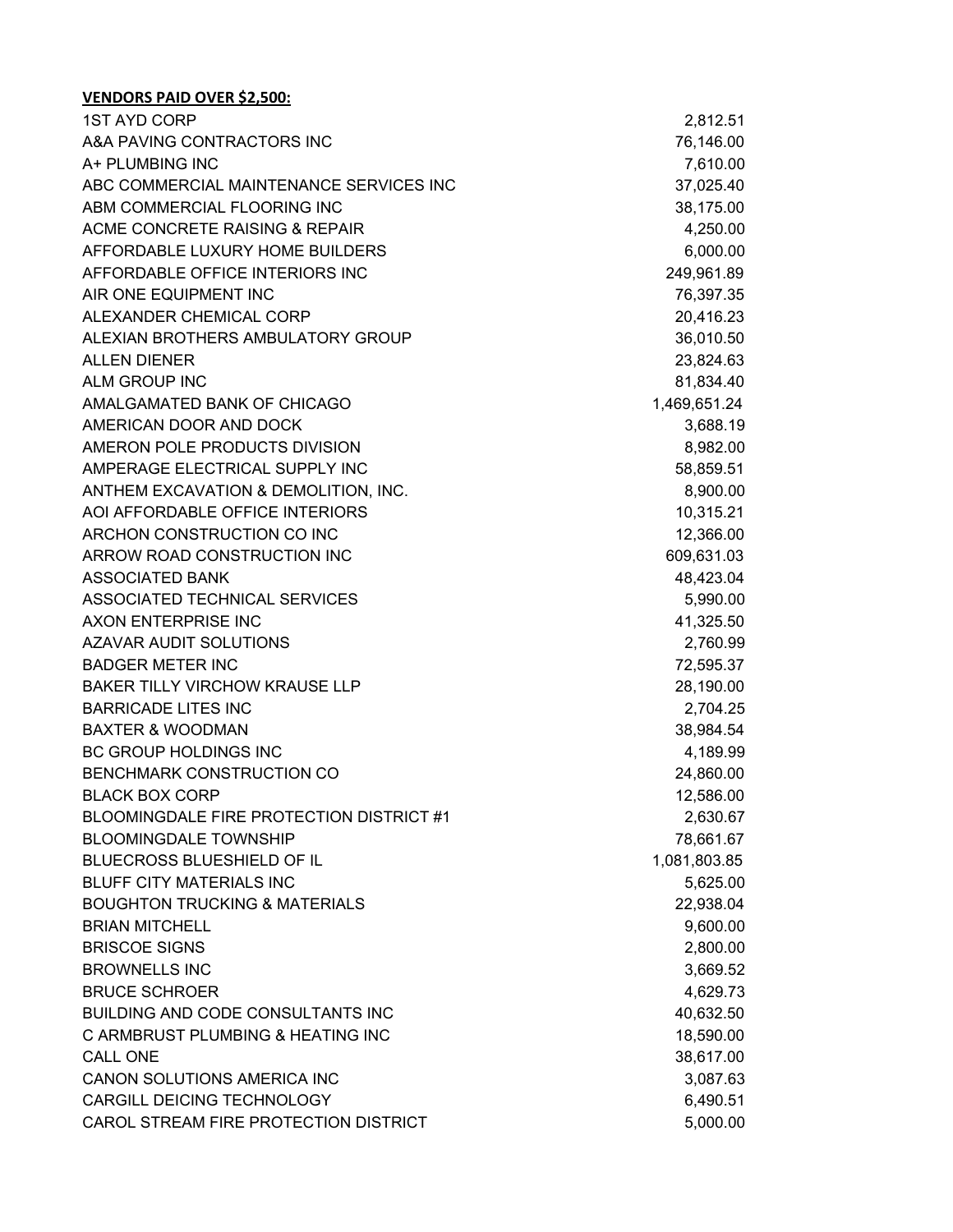| <b>CDS OFFICE TECHNOLOGIES</b>               | 97,552.00    |
|----------------------------------------------|--------------|
| <b>CDW-GOVERNMENT INC</b>                    | 26,248.78    |
| <b>CENTRAL AUTO BODY</b>                     | 7,316.80     |
| CERTIFIED FLEET SERVICES INC                 | 24,704.10    |
| CHICAGO BACKFLOW INC                         | 2,725.00     |
| CHICAGO METRO FIRE PREVENTION                | 7,349.00     |
| <b>CHICAGO NORTHWEST</b>                     | 6,957.97     |
| <b>CHICAGOLAND PAVING</b>                    | 77,762.10    |
| <b>CHRISTENSEN EXCAVATING &amp; TRUCKING</b> | 18,620.00    |
| <b>CHRISTOPHER B BURKE ENG LTD</b>           | 219,797.70   |
| <b>CIVICPLUS</b>                             | 5,583.13     |
| <b>CLARK HILL PLC</b>                        | 18,899.00    |
| <b>COLLEGE OF DUPAGE</b>                     | 11,063.15    |
| COM ED                                       | 77,591.71    |
| <b>COMCAST CABLE</b>                         | 11,951.61    |
| COMCAST CABLE COMMUNICATION INC              | 9,775.49     |
| <b>COMPASS MINERALS</b>                      | 32,489.10    |
| <b>CONSERV FS INC</b>                        | 45,855.52    |
| <b>CONSTELLATION NEWENERGY INC</b>           | 284,843.01   |
| <b>CORE &amp; MAIN</b>                       | 47,994.85    |
| DAHME MECHANICAL INDUSTRIES INC              | 88,377.39    |
| <b>DAILY HERALD</b>                          | 3,028.20     |
| DANS AUTO REPAIR INC                         | 7,550.12     |
| DAVID GNADT                                  | 3,186.50     |
| <b>DELL FINANCIAL SERVICES</b>               | 14,468.52    |
| <b>DENNIS PAUL SELVIG</b>                    | 8,200.00     |
| DETROIT SALT COMPANY                         | 36,931.19    |
| <b>DIMEO BROTHERS INC</b>                    | 1,248,552.00 |
| DIRECTOR OF THE ILLINOIS STATE POLICE        | 5,405.00     |
| DIVE RIGHT IN SCUBA                          | 6,420.00     |
| DPS EQUIPMENT SERVICES INC                   | 24,633.00    |
| DRAINMASTER SEWER & PLUMBING                 | 6,870.00     |
| DRYDON EQUIPMENT                             | 15,394.80    |
| <b>DUCOMM</b>                                | 471,640.01   |
| <b>DUPAGE CTY</b>                            | 2,750.00     |
| DUPAGE CTY STATE'S ATTORNEY OFFICE           | 3,500.00     |
| <b>DUPAGE MATERIALS</b>                      | 2,812.10     |
| DUPAGE MAYORS & MANAGERS CONFERENCE          | 21,442.62    |
| DUPAGE METROPOLITAN ENFORCEMENT GROUP        | 16,640.00    |
| DUPAGE RIVER/SALT CREEK WORK GROUP           | 42,971.00    |
| <b>DUPAGE TOPSOIL INC</b>                    | 3,500.00     |
| DUPAGE WATER COMMISSION                      | 2,689,734.80 |
| ECO INFRASTRUCTURE SOLUTIONS                 | 5,530.00     |
| <b>EH WACHS</b>                              | 7,495.00     |
| EJ EQUIPMENT INC                             | 2,618.52     |
| <b>EMERALD TREE CARE LLC</b>                 | 9,853.25     |
| EMERGENCY MEDICAL PRODUCTS INC               | 4,361.91     |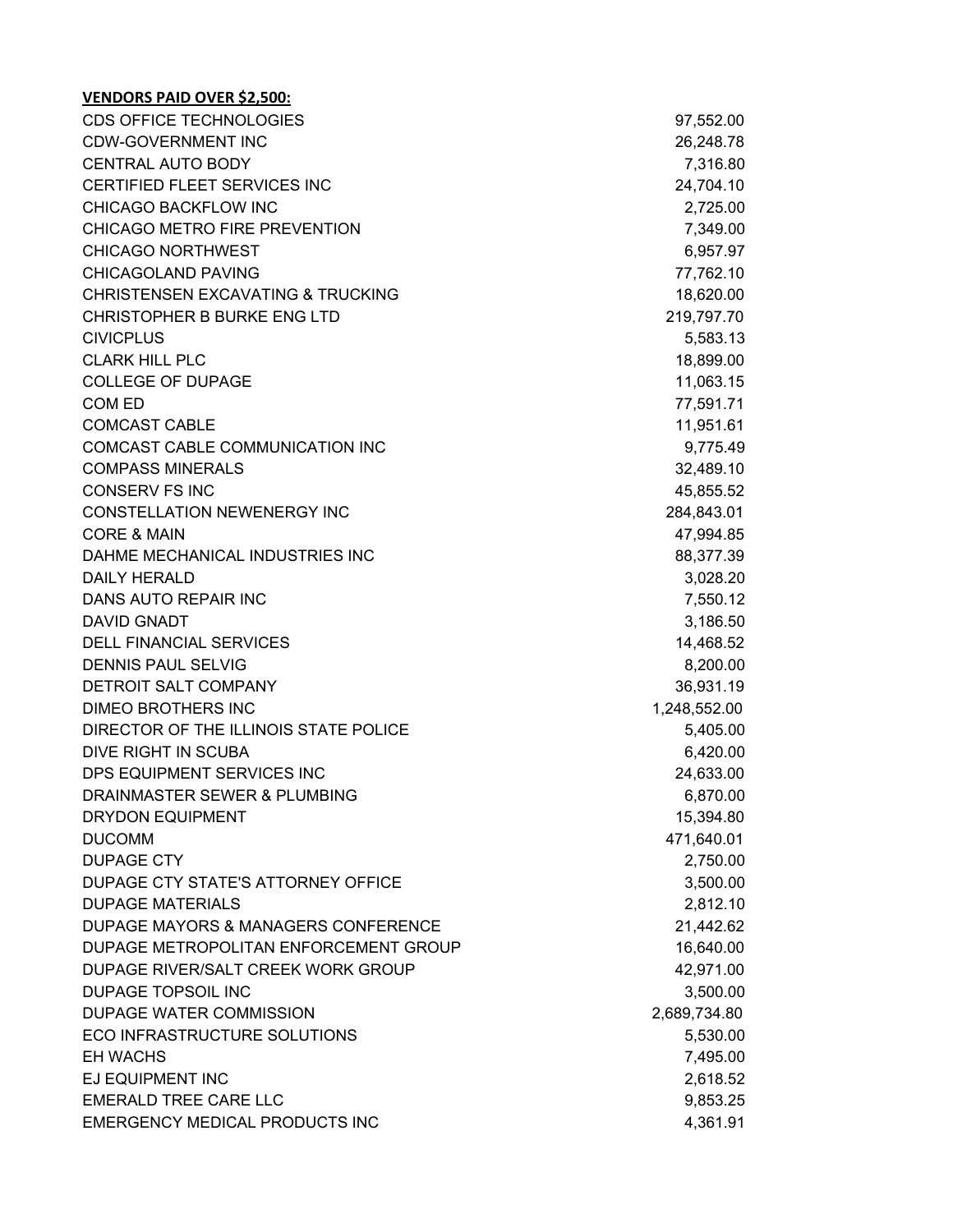| EMERGENCY TELEPHONE SYSTEM BOARD OF DUPAGE CTY | 10,385.33    |
|------------------------------------------------|--------------|
| <b>ESO SOLUTIONS INC</b>                       | 5,582.00     |
| <b>EUGENE MATTHEWS INC</b>                     | 12,200.00    |
| <b>EVERBRIDGE</b>                              | 10,112.50    |
| <b>FD SIGNWORKS LLC</b>                        | 2,574.25     |
| FIRE SERVICE INC                               | 2,734.03     |
| <b>FISHER SCIENTIFIC</b>                       | 6,303.46     |
| FLEET SAFETY SUPPLY                            | 17,075.74    |
| <b>FOSTER &amp; FOSTER INC</b>                 | 16,150.00    |
| FOSTER COACH SALES INC                         | 3,595.80     |
| FOX VALLEY FIRE & SAFETY                       | 8,856.75     |
| <b>FULLIFE SAFETY CENTER</b>                   | 9,614.25     |
| FULTON TECHNOLOGIES INC                        | 10,667.91    |
| <b>GARLAND DBS INC</b>                         | 612,693.00   |
| <b>GASKILL &amp; WALTON CONSTRUCTION CO</b>    | 9,040.00     |
| <b>GASVODA &amp; ASSOCIATES</b>                | 24,032.69    |
| <b>GENERAL PUMP &amp; MACHINERY INC</b>        | 3,708.00     |
| <b>GO PAINTERS INC</b>                         | 33,920.00    |
| GOLD SHIELD DETECTIVE AGENCY INC               | 14,429.40    |
| <b>GOVTEMPSUSA LLC</b>                         | 6,263.20     |
| <b>GRAF TREE CARE INC</b>                      | 26,846.00    |
| <b>GRAINGER INC</b>                            | 11,192.71    |
| <b>GRIFFON SYSTEMS INC</b>                     | 2,905.00     |
| <b>GZ SIGN DESIGNS INC</b>                     | 3,891.00     |
| <b>H&amp;H ENTERPRISES</b>                     | 4,000.00     |
| H <sub>2</sub> O TOWERS                        | 11,000.00    |
| <b>HACH CO</b>                                 | 6,101.33     |
| HARD ROCK CONCRETE CUTTERS                     | 9,997.50     |
| HASTINGS AIR-ENERGY CONTROL INC                | 10,830.09    |
| <b>HELM INC</b>                                | 3,400.00     |
| HERITAGE-CRYSTAL CLEAN LLC                     | 3,162.31     |
| I/O SOLUTIONS INC                              | 2,760.00     |
| <b>IHC CONSTRUCTION COMPANIES</b>              | 1,128,046.99 |
| IL CITY/COUNTY MANAGEMENT ASSOC                | 11,821.75    |
| IL COMMUNICATIONS SALES                        | 25,184.00    |
| IL DEPARTMENT OF TRANSPORT                     | 10,140.00    |
| IL DEPT OF TRANSPORTATION                      | 15,300.49    |
| IL ENVIRONMENTAL PROTECTION AGENCY             | 243,985.95   |
| <b>IMAGETEC LP</b>                             | 3,172.80     |
| <b>IMPACT NETWORKING LLC</b>                   | 5,698.74     |
| <b>INSIGHT PUBLIC SECTOR</b>                   | 25,324.39    |
| INSITUFORM TECHNOLOGIES USA INC                | 106,687.20   |
| INTERGOVERNMENTAL RISK MANAGEMENT ASSOC        | 477,597.27   |
| INTIME SOLUTIONS INC                           | 7,200.00     |
| <b>INTOXIMETERS</b>                            | 5,411.50     |
| <b>IT SAVVY</b>                                | 3,008.42     |
| <b>J&amp;S PLUMBING</b>                        | 3,000.00     |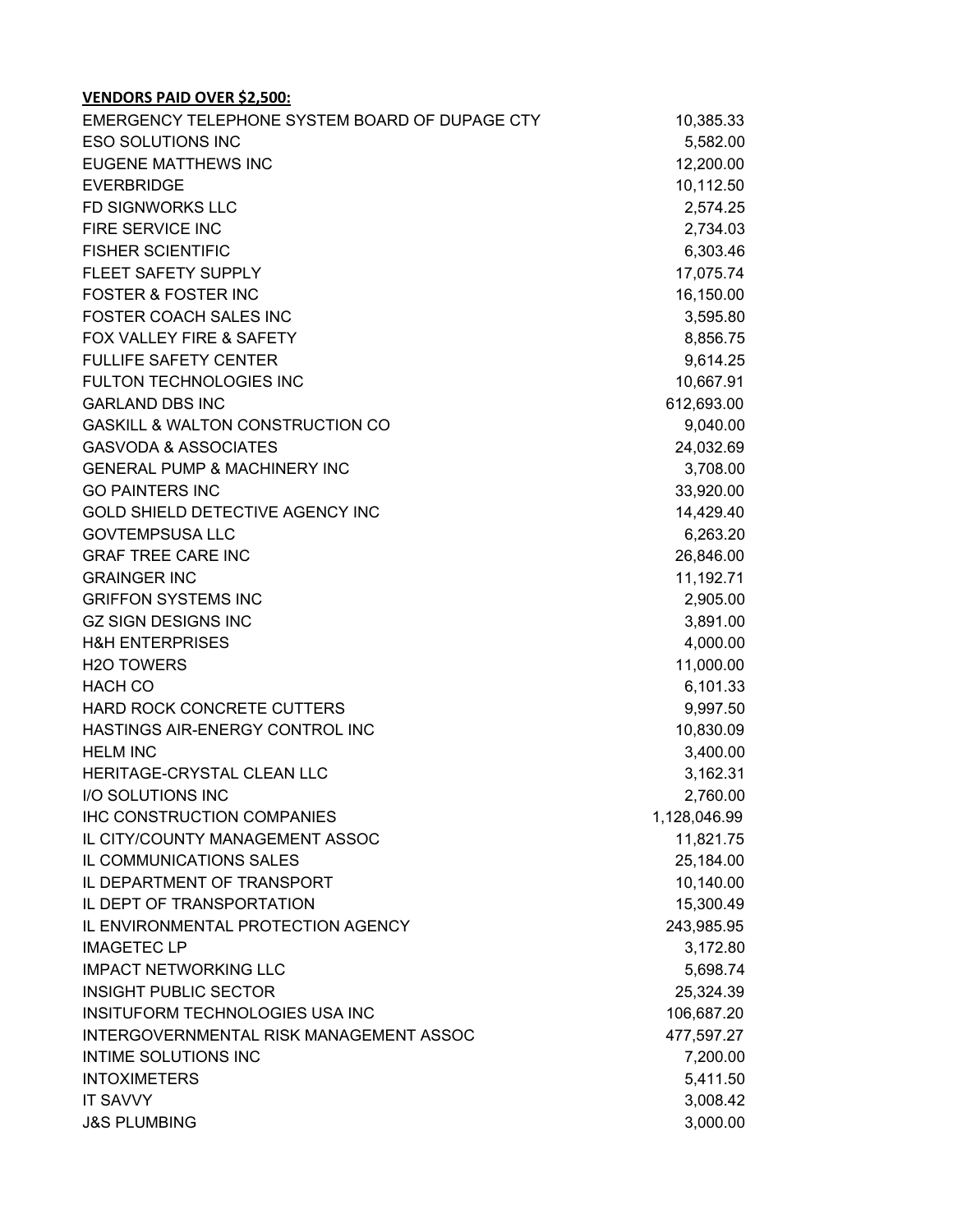| JEFFREY ELEVATOR COM                             | 3,150.00     |
|--------------------------------------------------|--------------|
| <b>JG UNIFORMS</b>                               | 34,499.65    |
| <b>JJS DOOR LLC</b>                              | 7,395.00     |
| JOSEPH J HENDERSON AND SON INC                   | 1,565,842.18 |
| <b>JRI SERVICES INC</b>                          | 18,576.00    |
| <b>JULIE INC</b>                                 | 4,039.14     |
| <b>KEVIN W. SHAUGHNESSY</b>                      | 3,800.00     |
| KING TRANSMISSION CO INC                         | 3,340.00     |
| <b>KNOX CO</b>                                   | 6,378.00     |
| <b>LAI LTD</b>                                   | 27,613.50    |
| LAKE PARK HIGH SCHOOL DISTRICT #108              | 2,734.56     |
| <b>LANDMARK FORD</b>                             | 42,620.00    |
| <b>LENS ACE HARDWARE</b>                         | 8,295.95     |
| <b>LEXIPOL</b>                                   | 4,957.00     |
| LIFTOFF LLC                                      | 8,295.00     |
| <b>LRS HOLDINGS LLC</b>                          | 8,954.00     |
| <b>MABAS DIVISION 12</b>                         | 3,325.00     |
| <b>MARCHESE &amp; SONS INC</b>                   | 15,000.00    |
| <b>MARQUARDT &amp; BELMONTE PC</b>               | 56,319.49    |
| MARQUEE EVENT RENTALS                            | 16,526.96    |
| <b>MATTHEW TAX</b>                               | 4,000.00     |
| <b>MCCANN INDUSTRIES INC</b>                     | 3,875.31     |
| MDO WELDING & FABRICATION INC                    | 3,500.00     |
| MELROSE PYROTECHNICS INC                         | 24,000.00    |
| <b>MENARDS INC</b>                               | 9,085.74     |
| MERIT EMPLOYMENT ASSESSMENT SERVICES             | 3,233.00     |
| METRO PARAMEDIC SERVICES INC                     | 700,668.00   |
| <b>METROPOLITAN INDUSTRIES</b>                   | 26,917.50    |
| MICROSYSTEMS INC                                 | 2,588.14     |
| MIDLAND STANDARD ENGINEERING & TEST INC          | 4,269.00     |
| MIDWEST WELL SERVICES INC                        | 18,150.00    |
| MISTER NATURAL CLEANING                          | 17,845.45    |
| <b>MOE FUNDS</b>                                 | 431,206.75   |
| <b>MONROE TRUCK &amp; EQUIPMENT</b>              | 8,391.35     |
| <b>MOTOROLA</b>                                  | 19,911.22    |
| MOUNT NUGENT CONSTRUCTION LTD                    | 6,000.00     |
| MUNICIPAL CODE CORP                              | 6,122.15     |
| <b>NAPA AUTO PARTS</b>                           | 20,063.74    |
| NEAR NORTH NATIONAL TITLE                        | 2,523.00     |
| <b>NEENAH FOUNDRY CO</b>                         | 3,950.01     |
| NERI BROS CONSTRUCTION INC                       | 22,289.00    |
| <b>NICOR</b>                                     | 45,145.83    |
| NORTHEAST MULTI REGIONAL TRAINING                | 3,180.00     |
| NORTHERN ILLINOIS POLICE ALARM SYSTEM            | 6,313.00     |
| NORTHERN ILLINOIS UNIVERSITY                     | 5,099.99     |
| ON TIME INC                                      | 29,944.00    |
| OTTOSEN BRITZ KELLY COOPER GILBERT & DINOLFO LTD | 19,833.73    |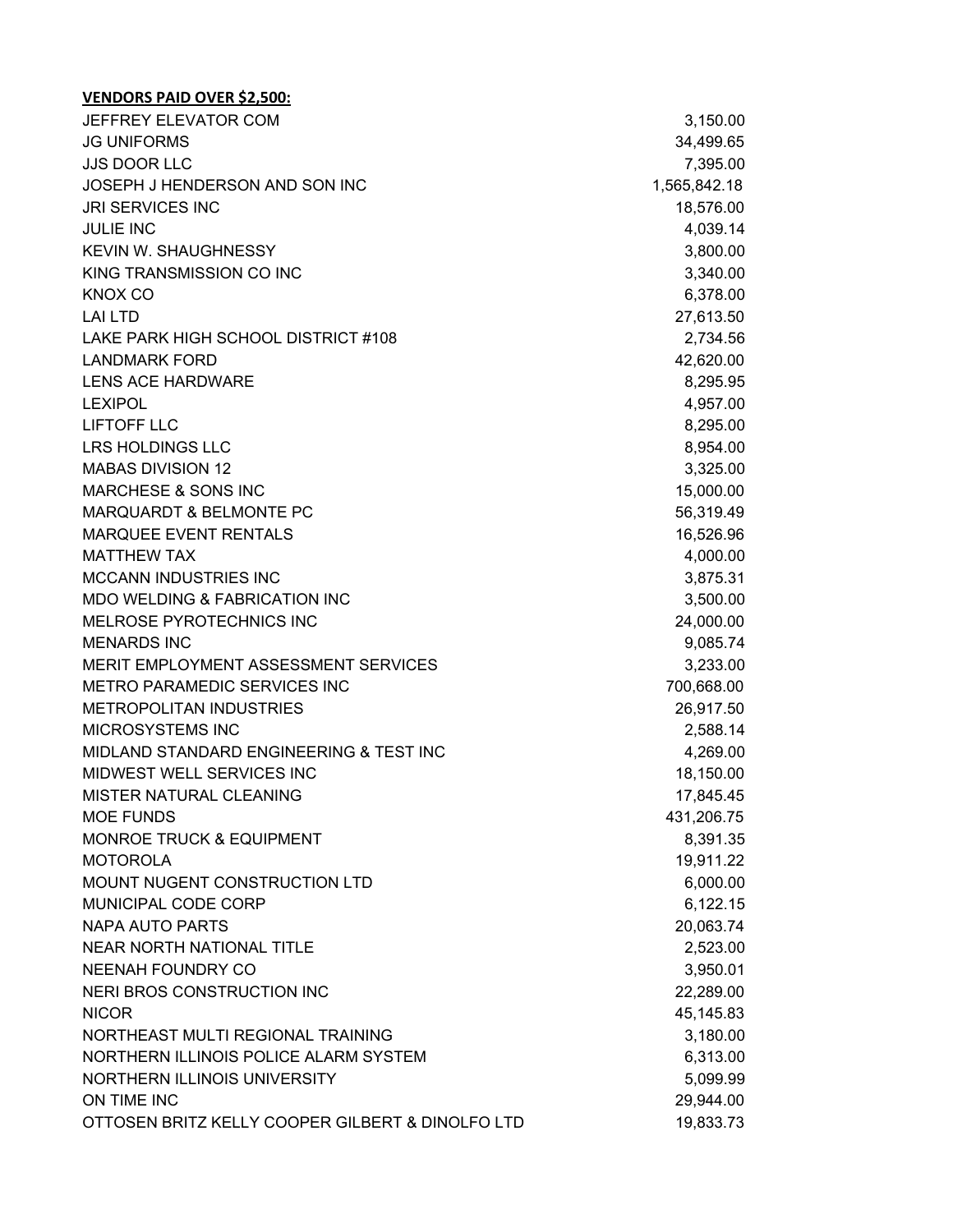| OZINGA READY MIX CONCRETE INC             | 4,539.50   |
|-------------------------------------------|------------|
| PARKMOBILE USA INC                        | 3,313.75   |
| PAT KEANS FRIENDLY FORD                   | 216,755.43 |
| PATNICK CONSTRUCTION INC                  | 728,625.57 |
| PAULSON PRESS INC                         | 8,300.00   |
| PEARL HOSPITALITY ROSELLE, LLC            | 22,730.75  |
| POLYDYNE INC                              | 11,893.60  |
| POMPS TIRE SERVICE INC                    | 26,439.04  |
| <b>POSTMASTER</b>                         | 5,070.00   |
| PRESCIENT SOLUTIONS                       | 227,975.70 |
| PRESTA CONSTRUCTION                       | 11,450.00  |
| PRINTING PLUS OF ROSELLE INC              | 4,715.11   |
| PROGRESSIVE INTELLIGENCE TECHNOLOGIES LLC | 4,693.00   |
| PROMOS 911 INC                            | 4,908.20   |
| <b>RA ADAMS ENTERPRISES INC</b>           | 4,423.02   |
| <b>RAINBOW FARMS ENTERPRISES INC</b>      | 2,925.00   |
| RAY O HERRON CO INC                       | 7,719.19   |
| <b>REPUBLIC SERVICES</b>                  | 7,079.10   |
| <b>RHMG ENGINEERS INC</b>                 | 78,272.68  |
| <b>RNOW INC</b>                           | 7,161.43   |
| <b>ROBINSON ENGINEERING</b>               | 365,351.55 |
| <b>ROESCH FORD</b>                        | 12,542.32  |
| ROLLINS AQUATIC SOLUTIONS                 | 3,115.00   |
| ROSE QUEEN PAGEANT                        | 4,500.00   |
| ROSELLE CHAMBER OF COMMERCE               | 24,636.36  |
| ROSELLE FIRE PROTECTION DISTRICT          | 17,474.70  |
| ROSELLE HISTORICAL FOUNDATION             | 9,060.00   |
| <b>ROSELLE LIONS</b>                      | 17,491.36  |
| ROSELLE PARK DISTRICT                     | 10,550.38  |
| ROSELLE SCHOOL DIST #12                   | 5,993.95   |
| RUSH TRUCK CENTER-CAROL STREAM            | 10,039.23  |
| <b>RUSSOS POWER EQUIPMENT</b>             | 6,761.78   |
| <b>RYDIN DECAL</b>                        | 5,755.59   |
| <b>SCHAUMBURG PARK DISTRICT</b>           | 9,828.08   |
| SCHAUMBURG TOWNSHIP ELEMENTRY SCH DIS 54  | 6,957.23   |
| <b>SCHROEDER &amp; SCHROEDER</b>          | 42,557.00  |
| <b>SEBIS DIRECT INC</b>                   | 13,781.28  |
| <b>SEI INC</b>                            | 5,092.91   |
| SERVICE COMPONENTS INC                    | 2,737.31   |
| SERVICE MANAGEMENT INC                    | 8,815.00   |
| SHI INTERNATIONAL CORP                    | 7,384.54   |
| SPRING ALIGN OF PALATINE INC              | 4,952.04   |
| <b>STALKER RADIO</b>                      | 3,464.00   |
| STANDARD INDUSTRIAL & AUTO EQUIPMENT INC  | 4,105.95   |
| <b>STAPLES ADVANTAGE</b>                  | 3,607.68   |
| STATE INDUSTRIAL PRODUCTS                 | 3,543.84   |
| STORINO RAMELLO & DURKIN                  | 6,210.00   |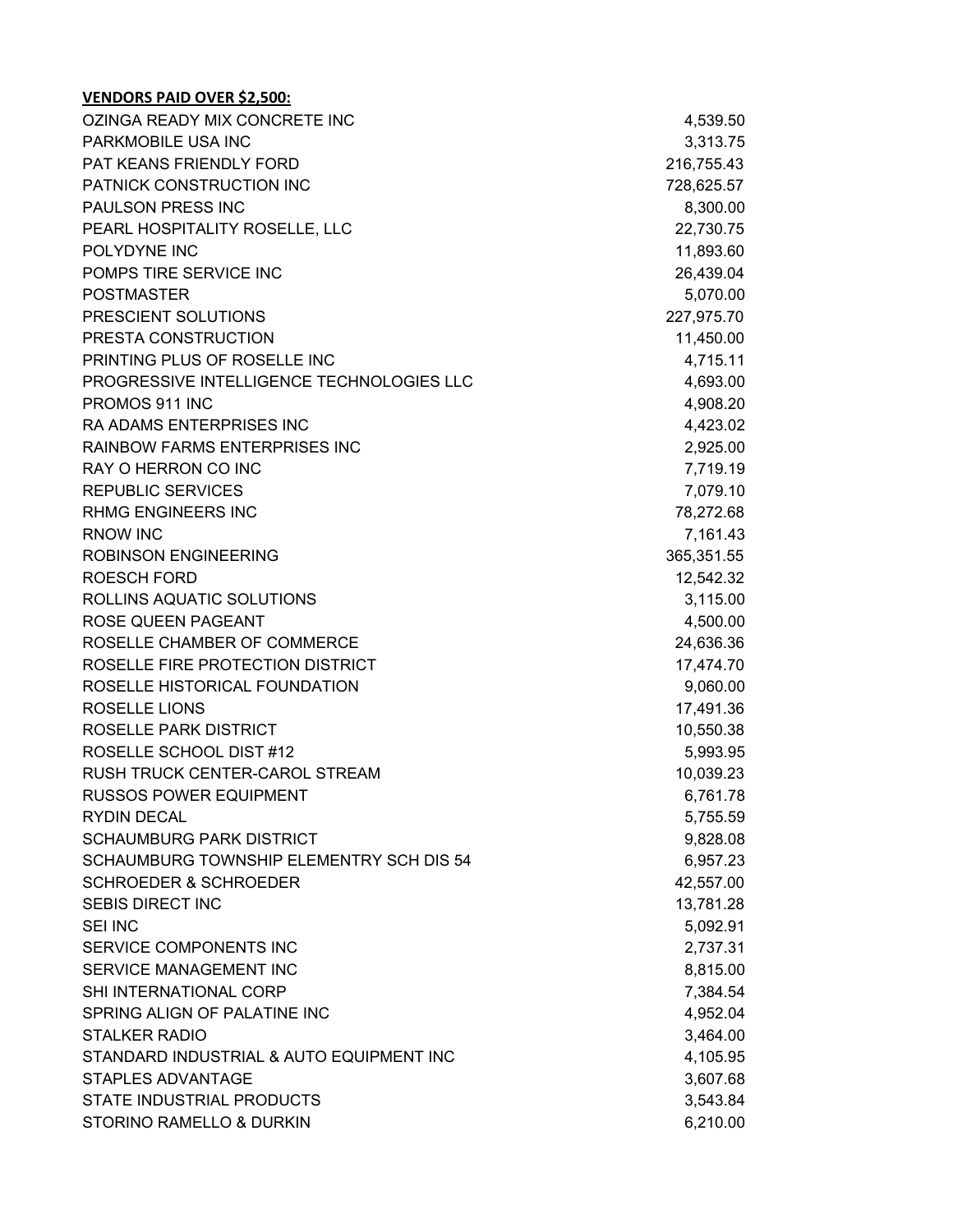| <b>STREICHERS - MILWAUKEE</b>                 | 28,840.17   |
|-----------------------------------------------|-------------|
| STRYKER SALES CORPORATION                     | 2,960.31    |
| SUBURBAN LABORATORIES INC                     | 5,904.00    |
| SUBURBAN O'HARE COMMISSION                    | 5,000.00    |
| SUPERIOR ROAD STRIPING INC                    | 13,754.83   |
| SYNAGRO CENTRAL                               | 45, 143.55  |
| <b>TARGET SOLUTIONS</b>                       | 5,566.13    |
| <b>TASC</b>                                   | 5,697.96    |
| <b>TEC EXCAVATING INC</b>                     | 10,355.00   |
| <b>TECORP INC</b>                             | 320,875.00  |
| <b>TEKLAB INC</b>                             | 12,607.50   |
| <b>TELCOM INNOVATIONS GROUP</b>               | 30,238.30   |
| <b>TEMCO MACHINERY INC</b>                    | 4,121.64    |
| THE GUARDIAN                                  | 122,694.57  |
| THE SHWAYDER CO                               | 3,843.02    |
| THYSSENKRUPP ELEVATOR CORP                    | 4,626.12    |
| TOTAL PARKING SOLUTIONS INC                   | 5,232.00    |
| <b>TOWNSHIP HIGH SCHOOL DIST 211</b>          | 3,469.56    |
| <b>TRAFFIC CONTROL &amp; PROTECTION</b>       | 25,354.65   |
| <b>TRAFFIC CONTROL CORP</b>                   | 4,820.60    |
| <b>TRANS CHICAGO TRUCK</b>                    | 331, 134.52 |
| TRI-R SYSTEM INC                              | 186,480.00  |
| <b>TROTTER &amp; ASSOCIATES INC</b>           | 575,080.30  |
| <b>TRUCK UTILITIES</b>                        | 7,991.31    |
| TSI                                           | 2,740.00    |
| <b>TWIN SUPPLIES LTD</b>                      | 18,052.18   |
| <b>TYLER TECHNOLOGIES INC</b>                 | 117,116.27  |
| UNDERGROUND PIPE & VALVE CO                   | 34,811.70   |
| UNITED LABORATORIES                           | 6,979.76    |
| UNITED STATES POSTAL SERVICE CMRS             | 47,200.00   |
| UNIVERSITY OF ILLINOIS                        | 15,840.00   |
| UNO MAS LANDSCAPING COMPANY                   | 105,511.00  |
| <b>VALLEY HYDRAULIC SERVICE INC</b>           | 3,050.56    |
| <b>VENUTI'S RISTORANTE &amp; BANQUET HALL</b> | 9,535.10    |
| <b>VERIZON WIRELESS</b>                       | 33,951.38   |
| <b>VILLAGE OF ROSELLE</b>                     | 19,810.66   |
| <b>VILLAGE OF SCHAUMBURG</b>                  | 47,617.52   |
| <b>VISU SEWER</b>                             | 10,400.00   |
| <b>VL3 ENTERPRISES</b>                        | 154,053.73  |
| <b>VOGELSANG</b>                              | 23,059.00   |
| <b>WAJID HUSSAIN WAJID</b>                    | 4,000.00    |
| WALSH, KNIPPEN & CETINA, CHARTERED            | 69,740.88   |
| <b>WAREHOUSE DIRECT OFFICE PRODUCTS</b>       | 16,717.84   |
| <b>WASTE MANAGEMENT</b>                       | 51,482.18   |
| <b>WELCH BROS INC</b>                         | 4,560.40    |
| <b>WILSON CONSULTING</b>                      | 4,200.00    |
| WINTER EQUIPMENT CO                           | 2,760.95    |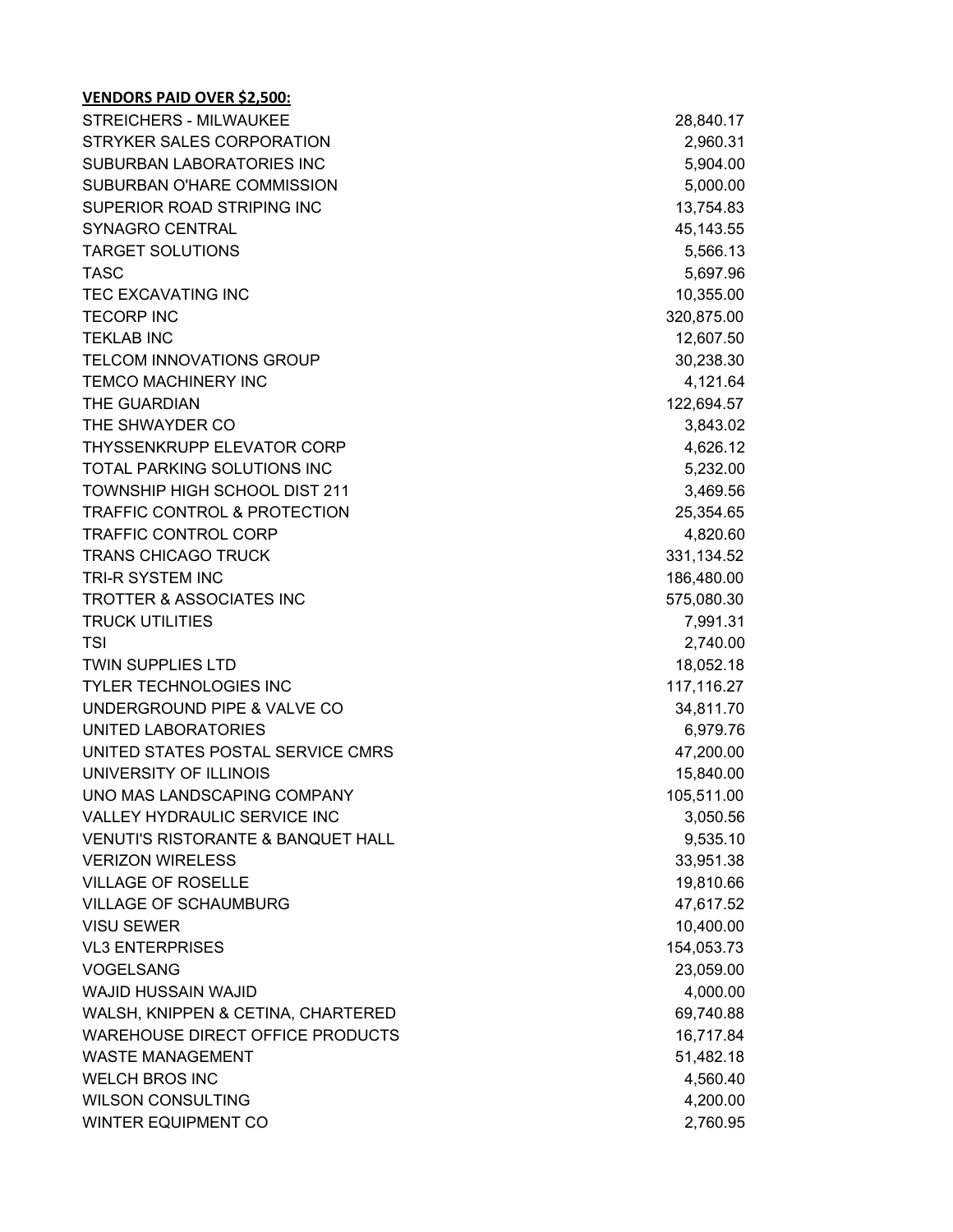| <b>WOODCREEK BUILDERS</b>                   | 3,615.00      |
|---------------------------------------------|---------------|
| <b>WORLD POINT</b>                          | 2,916.13      |
| <b>WRIGHT EXPRESS</b>                       | 120.768.48    |
| XYLEM WATER SOLUTIONS USA INC               | 11.580.65     |
| YMI GROUP INC                               | 20.730.51     |
| <b>EXPENSE DISBURSEMENTS UNDER \$2,500:</b> | 353.708.13    |
| <b>TOTAL:</b>                               | 21,600,160.13 |